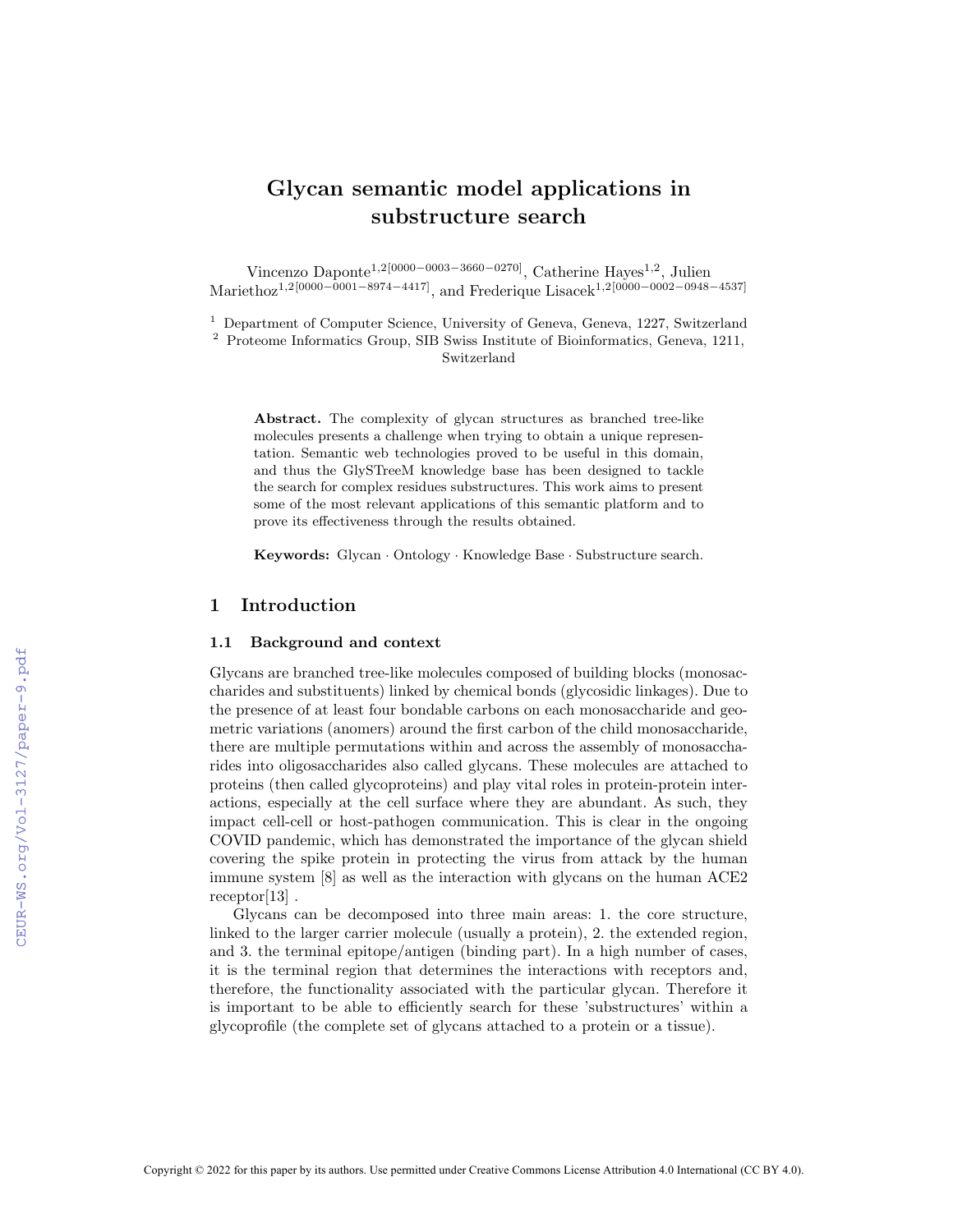Due to the complexity of glycan structures (branching, anomericity, linkages), they do not lend themselves to unique linear representations. GlycoCT [9] has become a standard format as it portrays the glycan as a connection tree. Gly-Connect [2] is a platform that brings together a number of resources and tools to characterise glycoproteins, including glycan structures which are stored in GlycoCT format. A previous study introduced the idea of using RDF as an efficient alternative to GlycoCT [3]. However, valuable as this particular RDF triple store was, it was not without its limitations, namely there was no functionality to search by monosaccharide composition, and there was a disconnect between the visual model (SNFG nomenclature) [12] and the GlycoCT knowledge model. This can be explained by taking the example of the monosaccharide N-acetyl galactosamine (GalNAc). In the SNFG cartoon model, GalNAc is depicted as a yellow square, one monosaccharide, whereas in GlycoCT format it is coded as two separate 'residues', a galactose base with an attached N-acetyl substituent. To overcome the limitations and enhance the functionalities in search of residue substructures, we have designed a unique glycan ontology as the base of the GlySTreeM [5] knowledge base developed to handle detailed research on glycan data.

# 2 Model design

From the requirements and the domain analysis, a structured model [5] was designed to represent the most relevant concepts of the Glycans and their structure. The main components of Glycans are represented through high level classes such as **GlycanCore** for the core of the glycan, **GlycanBag** for the undefined substructure of the glycan and the **Glycan** class to group all these parts to one entity (see Fig. 1).

The key choice in the design of this model is represented by the semantic decoupling of the structure from its constituent elements. This choice is made explicit through the blocks defining the glycans: the residues. In many commonly used notations such as IUPAC [10] and GlycoCT [9], residues are inseparably identified with the molecule for which it stands. In the designed model, the residues are separated from their component molecules, emphasizing the decoupling between the tree structure of the residues and the molecules. The purpose of this choice is to make navigation and therefore the search for substructures more flexible by allowing queries lacking in detail, on the molecules or their bonds.

For this reason, the Residue class has been incorporated as the node of a semantic tree structure that allows navigating at all levels and without information on the molecules. These molecules are represented by the classes **Base** and **Substituent** and linked to the corresponding residue through the object properties hasBase and hasSubstituent. These classes include also the details on the anomeric links. As an example, the representation of the GalNac residue, which is very common in glycans, is shown in different syntaxes in table 1: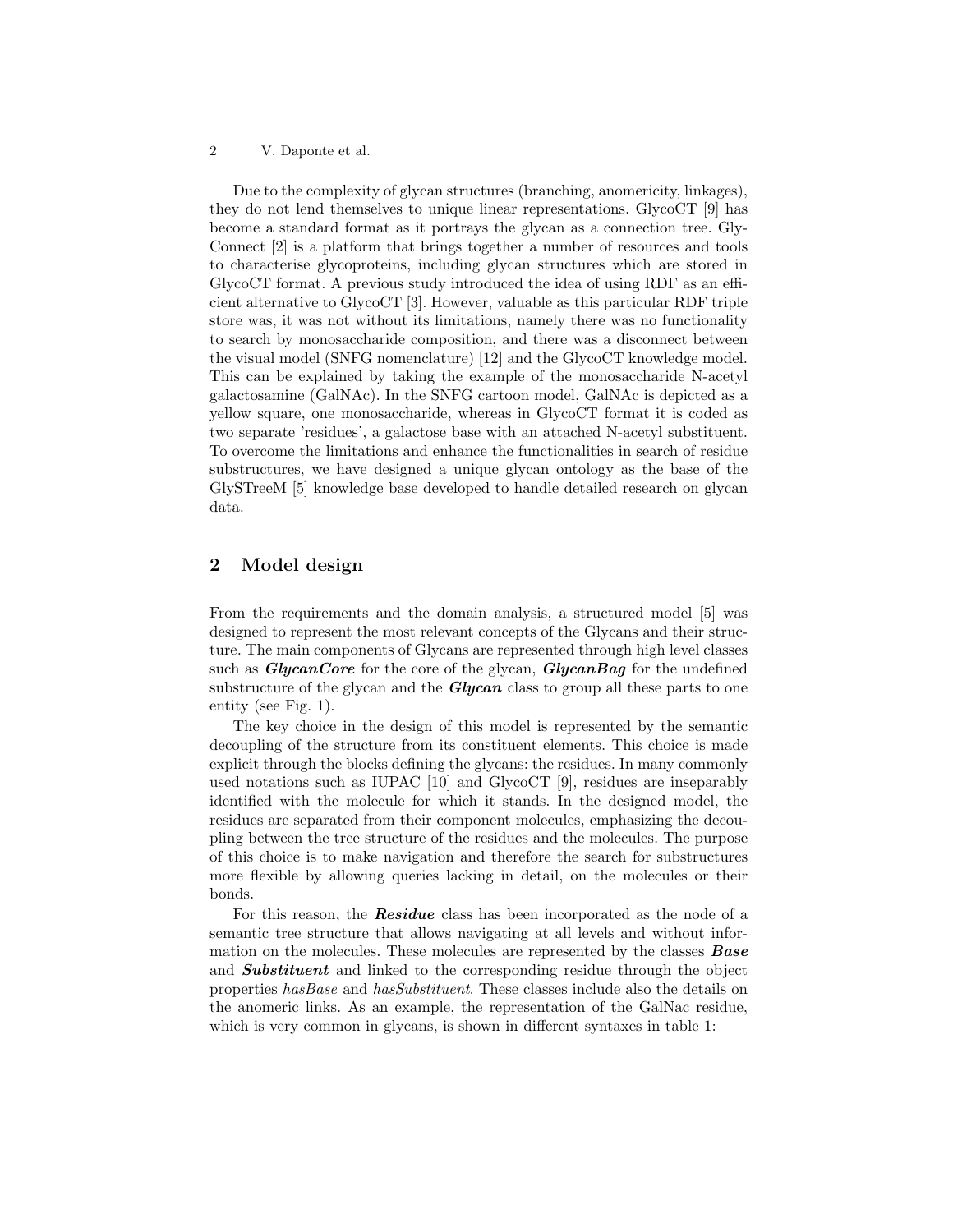

Fig. 1. The main classes representing the logical components of the glycan structure, from the Glycan to the Residue.

| <b>IUPAC</b> | GlycoCT             |
|--------------|---------------------|
|              | <b>RES</b>          |
| GalNAc       | $1b:x-dgal-HEX-1:5$ |
|              | $2s: n$ -acetyl     |
|              | LIN                 |
|              | $1:1d(2+1)2n$       |

Table 1. Textual representation of GalNAc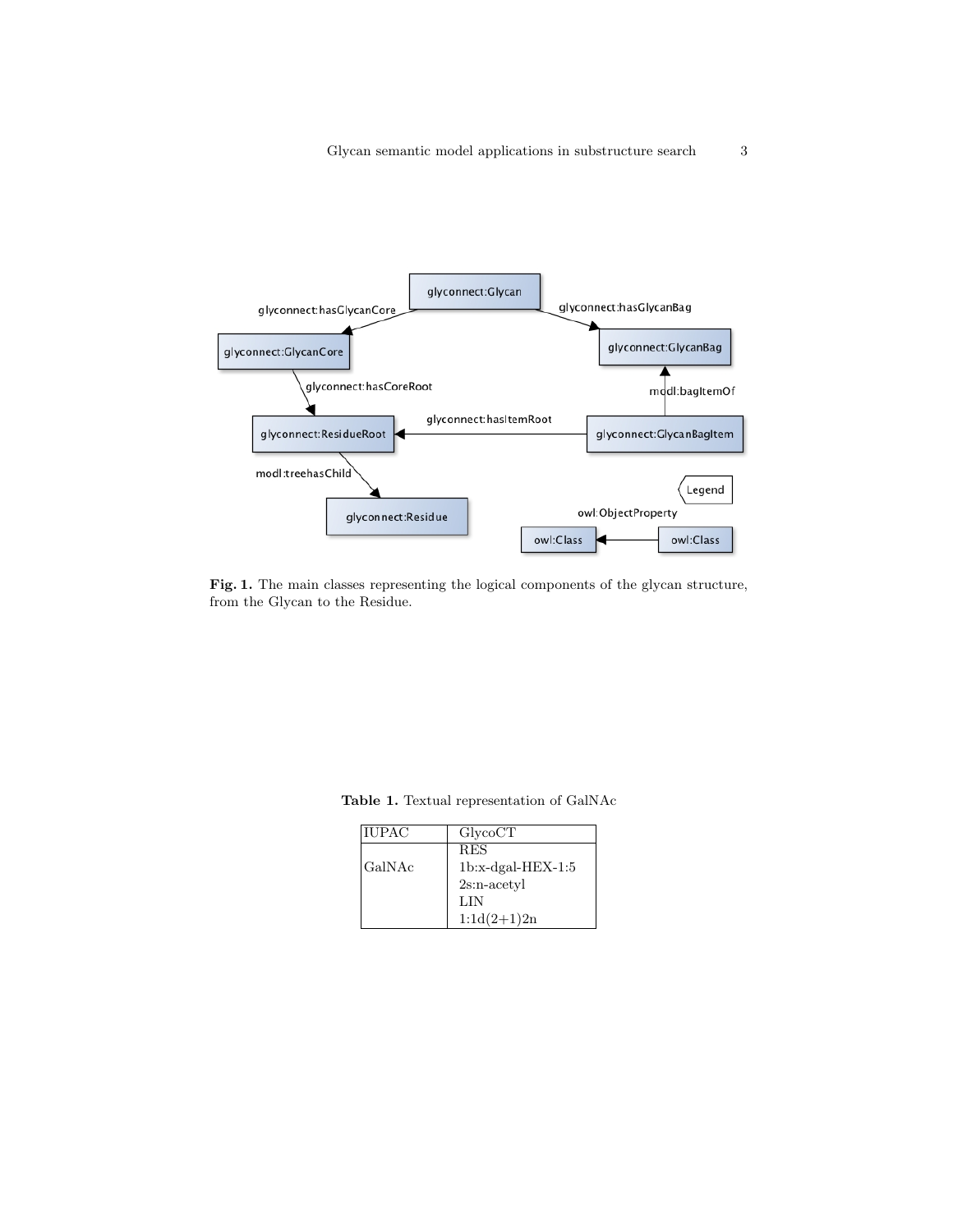In accordance with the model underlying the GlySTreeM knowledge base, this residue would be represented in Fig. 2.



Fig. 2. The decomposition of the GalNac residue, not only in base and substituent but also separated from the node Residue.

Once the residue structure has been defined, it can then be used to represent the different logical components of the glycan that include it. So the core is related to the root of the residue tree ( $\textbf{\textit{ResidueRoot}}$  class) from which descend all the residues referring to the  $Gly can Core$  class. The  $Gly can Bag$  class is used to group all the substructures whose link with the core is undefined. These substructures are identified as the items of the  $GlycanBag$  class, and each of them is associated with the **ResidueRoot** of each substructure.

The semantic model was implemented through an ontology and deployed in a triple store. The ontology was semantically validated by aligning it with the SKOO ontology [4], which is a scientific knowledge ontology model aligned and validated with reference scientific and general ontologies such as SIO [6] and Dolce [7]. Individuals obtained by automatic mapping from the GlycoCT encoded structure available in Glyconnect [1] were imported to this triple store, thus forming the GlySTreeM knowledge base. This knowledge base is used for investigations requiring specific levels of detail and exploiting the intrinsic features of the model. Some of the main features will be shown in the next section through the description of some research scenarios in which GlySTreeM was put to the test.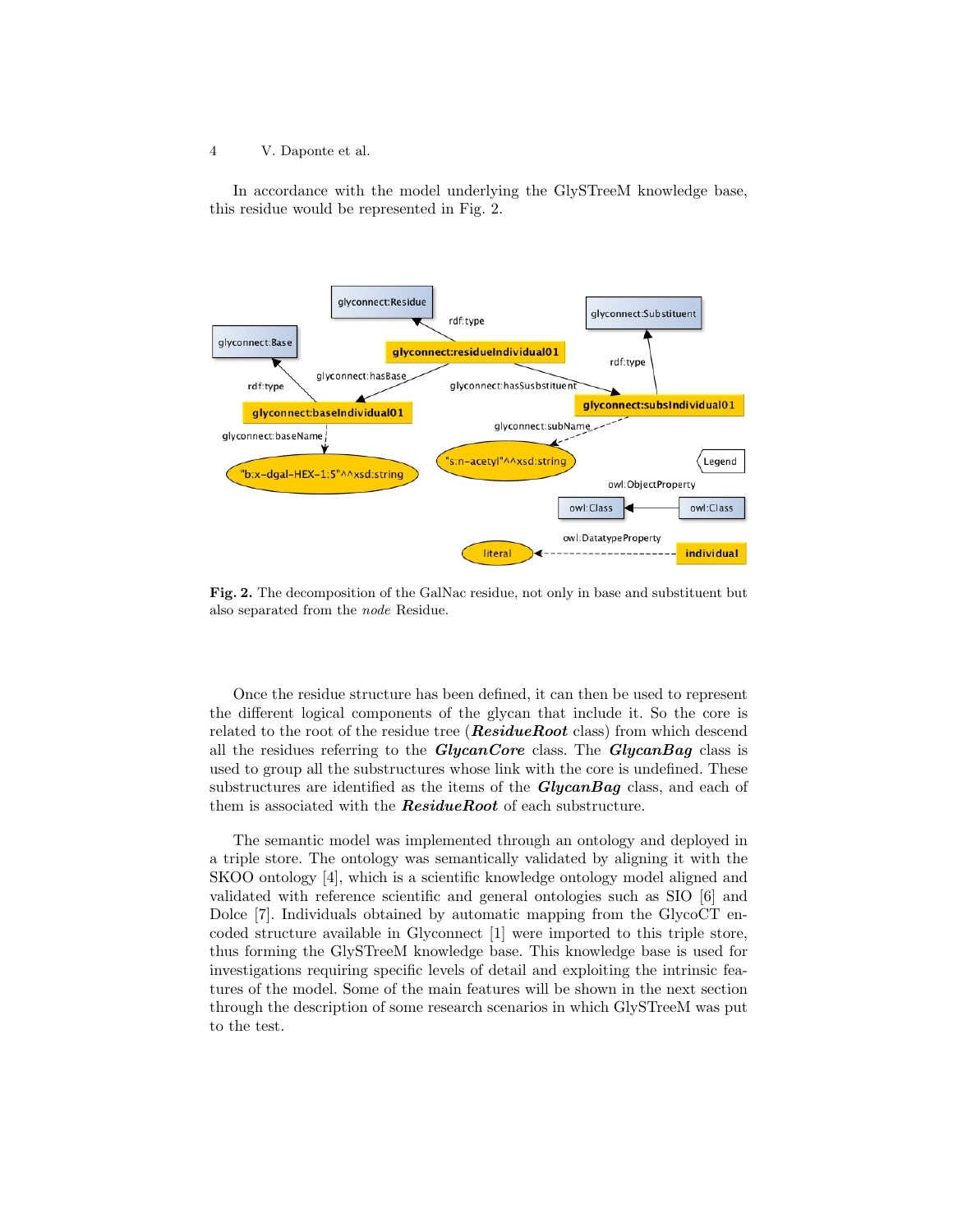# 3 Applications

Some of the features provided by this knowledge base, such as the search with incomplete information on molecules and the flexibility in substructure queries have been used in glycan based research scenarios. In this section are presented three use cases that are considered significant in demonstrating the potential of the GlySTreeM Knowledge Base.

#### 3.1 Use Case 1: Search for a particular structure

In GlyConnect there are a number of different types of glycans. The most common of these are N- and O-linked structures. While an experienced glycobiologist will immediately recognise the main features of these structures, it is useful to have a method to assign the types as well as the sub-types or 'cores'. The GlySTreeM knowledge base can be used to search for individual structures or types of structures. For example, does GlyConnect contain a Core 1 type Olinked glycan with two sialic acid (NeuAc) residues in line, Tab. 2?

Table 2. Use Case 1: Results

|  | $\sqrt{\Omega}$ Query Details                    | Results |
|--|--------------------------------------------------|---------|
|  | O-linked structures                              | 1233    |
|  | O-linked and Core 1                              | 296     |
|  | O-linked, Core 1 and contains two sialic acids 1 |         |

### 3.2 Use Case 2: Fucosylation of N-linked, complex type glycans

The presence of core fucose on N-linked glycosylation of therapeutic antibodies has been shown to be of great importance [11]. To this end, it would be interesting to investigate the fucosylation status of the structures held in GlySTreeM.

If N-Linked, complex type glycans are interrogated using SPARQL queries, patterns start to emerge. This subset reflects the entire knowledgebase, in that almost two third are fucosylated (mirroring the first two results), Tab. 3. There are 714 sequenced structures (position of monosaccharides are known if not complete linkage) that are core-fucosylated.

#### 3.3 Use Case 3: Comparison of alpha 2-3 and 2-6 sialic acid linkages

Another important terminal residue in glycans is sialic acid. It can be found in both alpha 2-3 and alpha 2-6 linkages, and this query investigates the proportion of those on bi-antennary N-linked structures. Firstly we have 109 N-linked, complex, bi-antennary sequenced structures. Using the SPARQL queries, we can pull out the proportions of these that have undetermined linkages for NeuAc  $(22\%)$ ,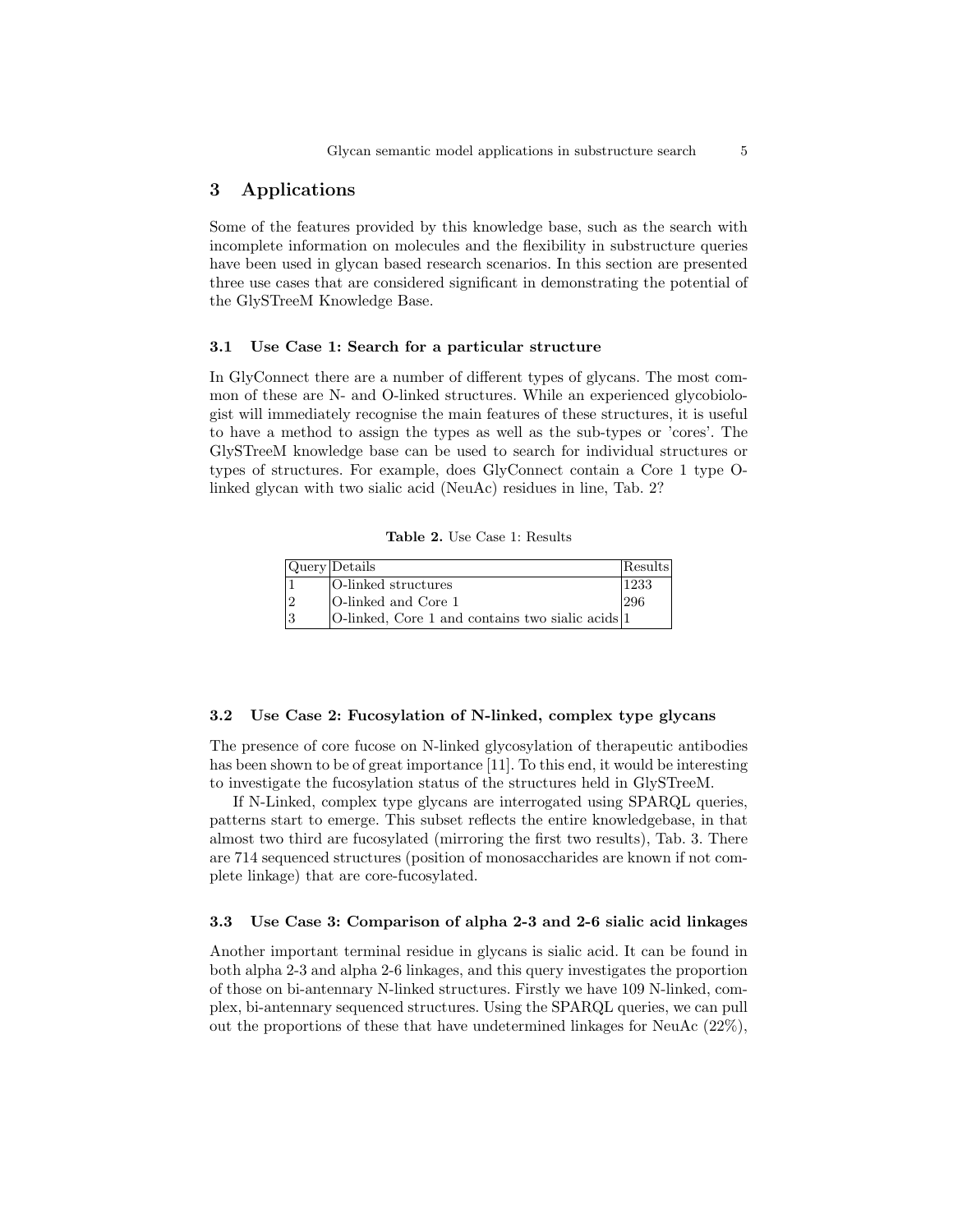|  |  | <b>Table 3.</b> Use Case 2: Results |
|--|--|-------------------------------------|
|  |  |                                     |

|                | Query Details                                           | Results |
|----------------|---------------------------------------------------------|---------|
| $\mathbf{1}$   | Structure with no Fuc                                   | 2022    |
| $\overline{2}$ | Structures with Fuc                                     | 2757    |
| $\overline{3}$ | N-linked, complex structures                            | 2467    |
| $\overline{4}$ | N-linked, complex and contain at least one Fuc          | 1571    |
| $\overline{5}$ | Terminal Fuc (no core Fuc)                              | 66      |
| 6              | Terminal Fuc (no core Fuc) and no undefined residues 60 |         |
| $\overline{7}$ | Only core Fuc and no undefined residues                 | 714     |

all 3-linkages  $(22\%)$ , all 6-linkages  $(37\%)$ , or a mixture  $(29\%)$ , Tab. 4. There is a slight overlap as we have a small number of bi-antennary structures with three NeuAc residues.

Table 4. Use Case 3: Results

|                | Query Details                                                          | Results |
|----------------|------------------------------------------------------------------------|---------|
|                | N-Linked, Complex, no undefined structure and at least one $NeuAc 541$ |         |
| $ 2\rangle$    | N-linked, complex, no UND, bi-ant and at least one NeuAc               | 272     |
| 3              | N-linked, complex, no UND, bi-ant and one NeuAc on each arm            | 117     |
| 4              | N-linked, complex, no UND, bi-ant and one Neu5Ac on each arm           | 109     |
| $\overline{5}$ | N-linked, complex, no UND, bi-ant, one Neu5Ac on each arm,             | 24      |
|                | with undefined linkage                                                 |         |
| 6              | N-linked, complex, no UND, bi-ant, one Neu5Ac on each arm,             | 24      |
|                | with 3 linkage                                                         |         |
|                | N-linked, complex, no UND, bi-ant, one Neu5Ac on each arm,             | 40      |
|                | with 6 linkage                                                         |         |
|                | N-linked, complex, no UND, bi-ant, one Neu5Ac on each arm,             |         |
| 8              | with 3 and 6 linkage                                                   | 31      |

# 4 Conclusions

Ontologies have proven to be valuable tools in the representation of glycan structures. We present here a method to search these complex molecules for substructures which in a lot of cases, equate to interactions and/or functions of the glycan. The scenarios on which the GlySTreeM Knowledge base has been employed allows the demonstration of the flexibility and expressivity of the ontology behind it. The base will be further tested on current data for consistency checks of glycan classifications on types, cores, and structural patterns such as antennas, core-fucosylation, or bisecting GlcNAc.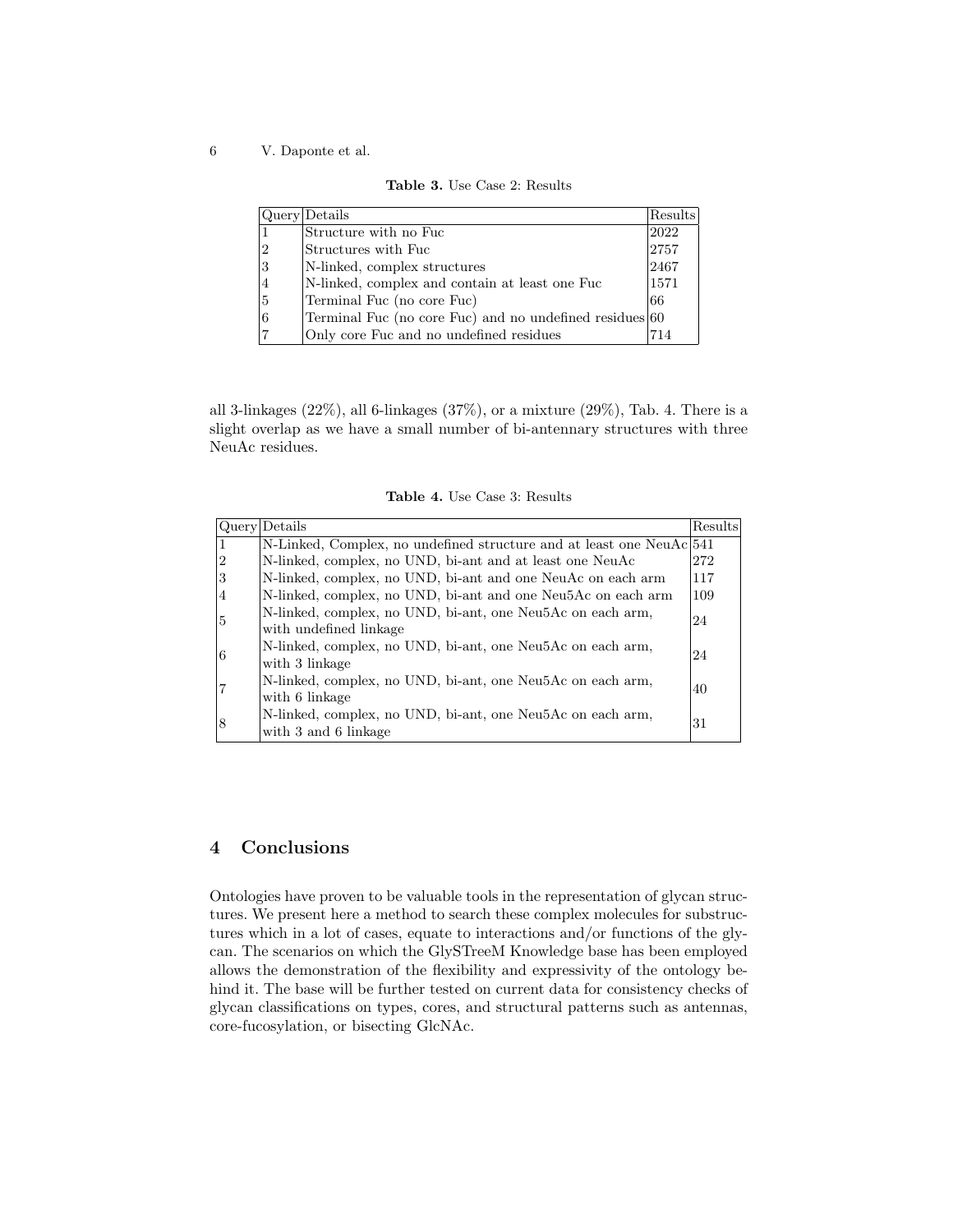# References

- 1. Alocci, D., Mariethoz, J., Gastaldello, A., Gasteiger, E., Karlsson, N.G., Kolarich, D., Packer, N.H., Lisacek, F.: GlyConnect: Glycoproteomics Goes Visual, Interactive, and Analytical. Journal of proteome research 18(2), 664–677 (2018)
- 2. Alocci, D., Mariethoz, J., Gastaldello, A., Gasteiger, E., Karlsson, N.G., Kolarich, D., Packer, N.H., Lisacek, F.: GlyConnect: Glycoproteomics Goes Visual, Interactive, and Analytical. Journal of proteome research 18, 664–677 (Feb 2019). https://doi.org/10.1021/acs.jproteome.8b00766
- 3. Alocci, D., Mariethoz, J., Horlacher, O., Bolleman, J.T., Campbell, M.P., Lisacek, F.: Property Graph vs RDF Triple Store: A Comparison on Glycan Substructure Search. PloS one 10, e0144578 (2015). https://doi.org/10.1371/journal.pone.0144578
- 4. Daponte, V., Falquet, G.: An ontology for the formalization and visualization of scientific knowledge (07 2021)
- 5. Daponte, V., Hayes, C., Mariethoz, J., Lisacek, F.: Dealing with the ambiguity of glycan substructure search. Molecules 27(1) (2022). https://doi.org/10.3390/molecules27010065, https://www.mdpi.com/1420- 3049/27/1/65
- 6. Dumontier, M., Baker, C.J., Baran, J., Callahan, A., Chepelev, L., Cruz-Toledo, J., Del Rio, N.R., Duck, G., Furlong, L.I., Keath, N., et al.: The Semanticscience Integrated Ontology (SIO) for biomedical research and knowledge discovery. Journal of biomedical semantics  $5(1)$ , 1–11 (2014)
- 7. Gangemi, A., Guarino, N., Masolo, C., Oltramari, A., Schneider, L.: Sweetening ontologies with DOLCE. In: International Conference on Knowledge Engineering and Knowledge Management. pp. 166–181. Springer (2002)
- 8. Gstöttner, C., Zhang, T., Resemann, A., Ruben, S., Pengelley, S., Suckau, D., Welsink, T., Wuhrer, M., Domínguez-Vega, E.: Structural and Functional Characterization of SARS-CoV-2 RBD Domains Produced in Mammalian Cells. Analytical chemistry 93, 6839–6847 (May 2021). https://doi.org/10.1021/acs.analchem.1c00893
- 9. Herget, S., Ranzinger, R., Maass, K., Lieth, C.W.V.D.: GlycoCT-a unifying sequence format for carbohydrates. Carbohydrate research 343, 2162–2171 (Aug 2008). https://doi.org/10.1016/j.carres.2008.03.011
- 10. Moss, G.P.: Basic terminology of stereochemistry (IUPAC Recommendations 1996). Pure and applied chemistry 68(12), 2193–2222 (1996)
- 11. Pereira, N.A., Chan, K.F., Lin, P.C., Song, Z.: The "less-is-more" in therapeutic antibodies: Afucosylated anti-cancer antibodies with enhanced antibody-dependent cellular cytotoxicity. mAbs 10, 693–711 (Jul 2018). https://doi.org/10.1080/19420862.2018.1466767
- 12. Varki, A., Cummings, R.D., Aebi, M., Packer, N.H., Seeberger, P.H., Esko, J.D., Stanley, P., Hart, G., Darvill, A., Kinoshita, T., Prestegard, J.J., Schnaar, R.L., Freeze, H.H., Marth, J.D., Bertozzi, C.R., Etzler, M.E., Frank, M., Vliegenthart, J.F., Lütteke, T., Perez, S., Bolton, E., Rudd, P., Paulson, J., Kanehisa, M., Toukach, P., Aoki-Kinoshita, K.F., Dell, A., Narimatsu, H., York, W., Taniguchi, N., Kornfeld, S.: Symbol Nomenclature for Graphical Representations of Glycans. Glycobiology 25, 1323–1324 (Dec 2015). https://doi.org/10.1093/glycob/cwv091
- 13. Zhao, P., Praissman, J.L., Grant, O.C., Cai, Y., Xiao, T., Rosenbalm, K.E., Aoki, K., Kellman, B.P., Bridger, R., Barouch, D.H., Brindley, M.A., Lewis, N.E., Tiemeyer, M., Chen, B., Woods, R.J., Wells, L.: Virus-Receptor Interactions of